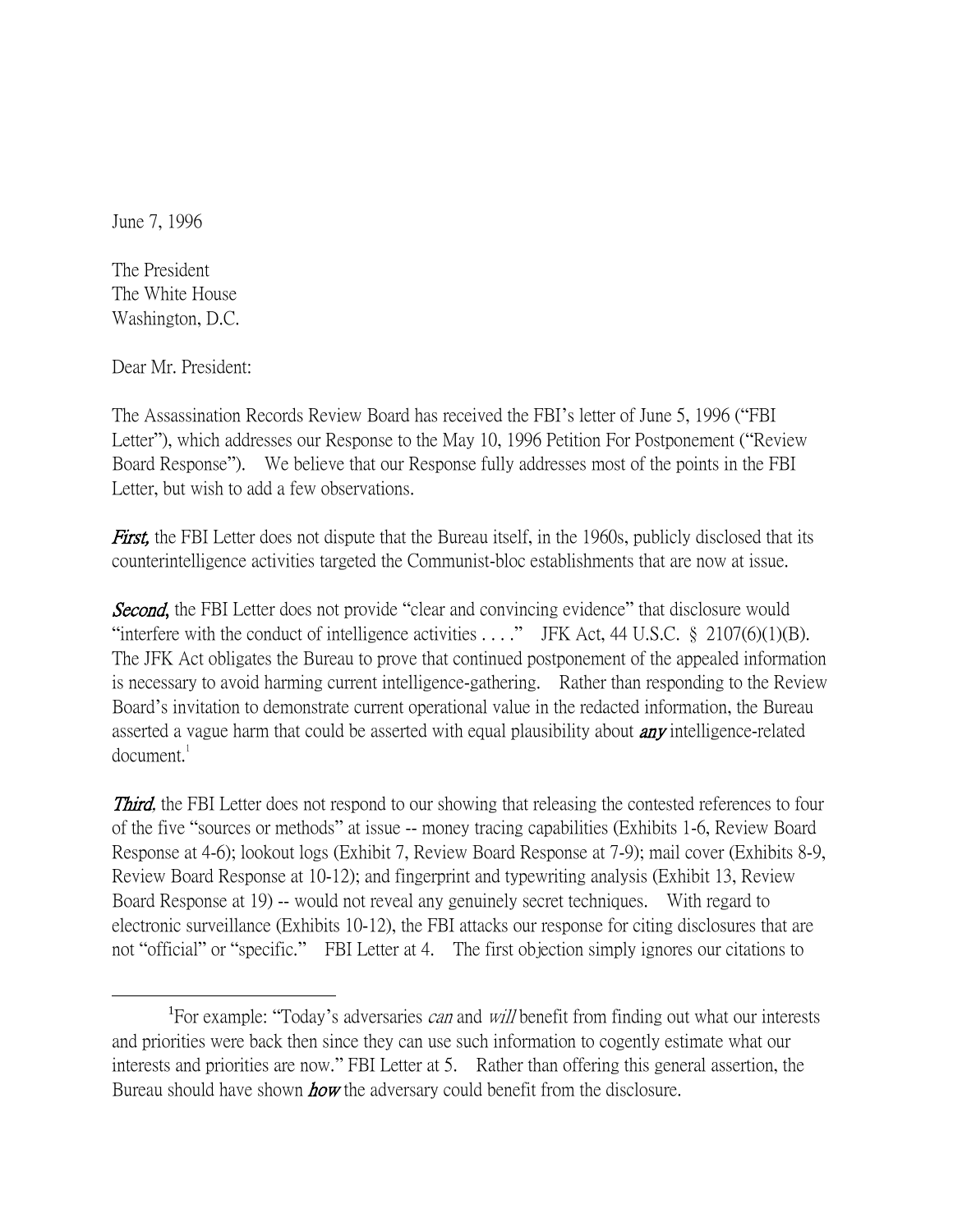The President June 6, 1996 Page 2

official sources such as the Church Committee (see Review Board Response at 13) and already-released FBI and CIA records of various intercepts (see id. at 16, 17 n.33; Exhibit 17). The objection based on "generality" is beside the point. The JFK Act does not require the Review Board to prove that the interception of a specific communication has already been officially disclosed. Rather, the agency seeking postponement must prove that disclosing such an intercept would harm current intelligence activities or foreign relations. The "general" disclosure of the FBI's extensive use of electronic surveillance against foreign establishments is relevant because it underscores the need for the FBI to show what harm would flow from disclosing a *particular* intercept. The Bureau has not attempted to show any specific harm from the specific intercepts.

**Fourth**, the Review Board does not question the counterintelligence expertise of the FBI or the foreign relations expertise of the State Department, but it does question whether that expertise has been applied properly to the relevant question: whether the postponement criteria of the JFK Act are satisfied. The Act established the Review Board for the express purpose of independently evaluating agencies' arguments for continued secrecy under the Act's criteria. $^2$  The Review Board carefully weighed the contentions of the FBI and the State Department and, for the reasons explained in our Response, found them insufficient to overcome the JFK Act's presumption of disclosure. Fifth, the State Department has not argued here that disclosure would harm bilateral relations with the nations directly concerned. The State Department's letter of May 15, 1996, advances several reasons to withhold the appealed information, but it does **not** assert that bilateral relations with those nations would be harmed.

We would be pleased to provide any additional information that you might request.

Respectfully submitted,

 $\overline{a}$ 

David G. Marwell Executive Director cc: The Hon. Warren M. Christopher

<sup>2</sup>See JFK Act § 2(a)(3) ("legislation is necessary to create an enforceable, independent, and accountable process for the public disclosure" of assassination records); S. Rep. No. 328, 102d Cong., 2d Sess. 27 (1992) ("It is intended that the Review Board should make its own determinations and that its judgments will be shaped by its experience, knowledge, and expertise during the course of its work.").